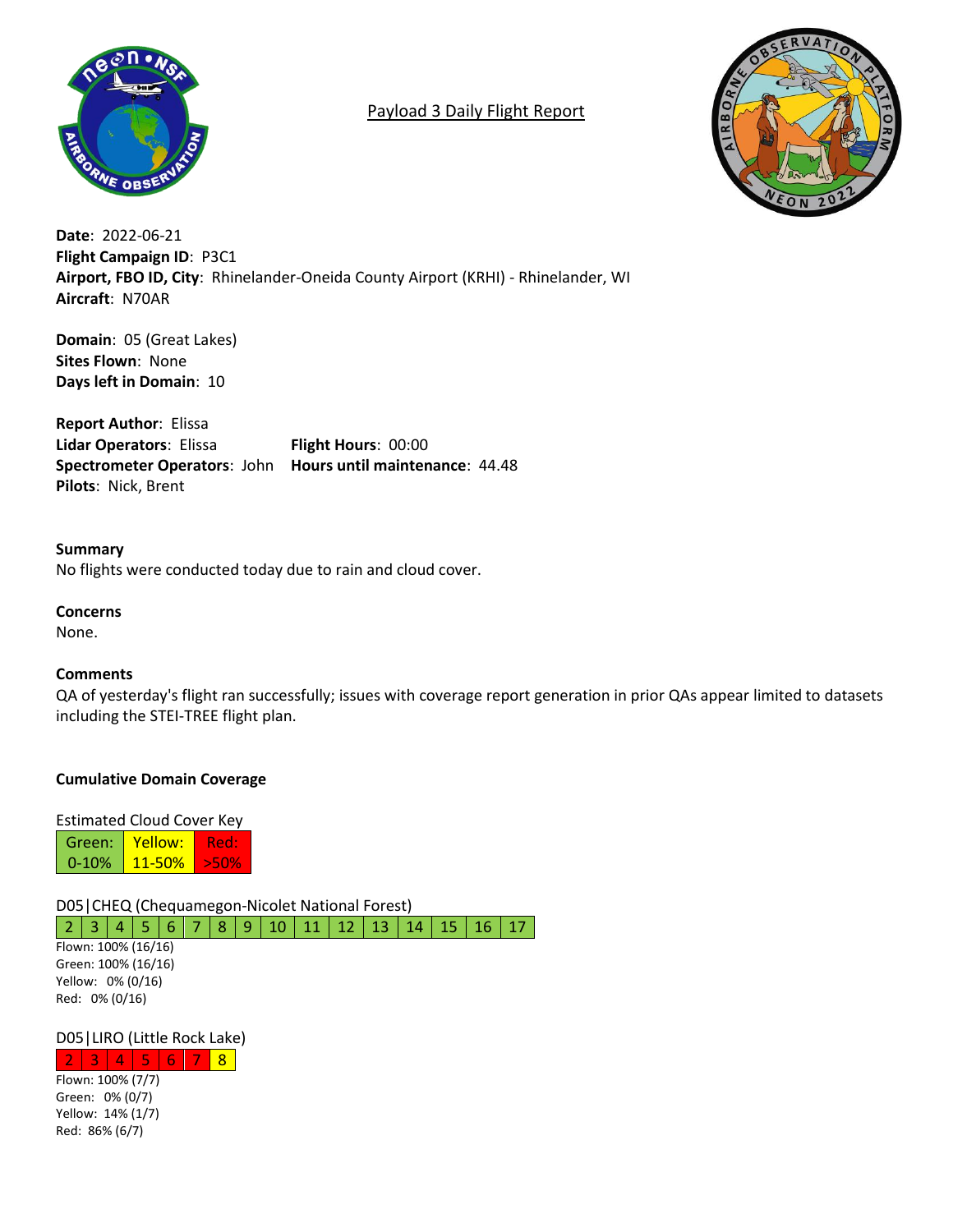D05|STEI\_TREE\_P1 (Steigerwaldt Land Services and Treehaven Priority 1)

2 3 4 5 6 7 8 9 10 11 12 13 14 15 16 17 18 19 20 21

 $22 \mid 23 \mid 24 \mid 25 \mid 26$ Flown: 100% (25/25) Green: 100% (25/25) Yellow: 0% (0/25) Red: 0% (0/25)

D05|STEI\_TREE\_P2 (Steigerwaldt Land Services and Treehaven Priority 2)

27 28 29 30 31 32 33 34 35 36 37 38 39 40 41 42 43 44

Flown: 100% (18/18) Green: 0% (0/18) Yellow: 17% (3/18) Red: 83% (15/18)

### D05|UNDE (University of Notre Dame Environmental Research Center)

|                    |  |     |    |  |  | $\circ$ | 9  |  |  |  | 13 | 14 | 15 | 16 |  |  |  |
|--------------------|--|-----|----|--|--|---------|----|--|--|--|----|----|----|----|--|--|--|
|                    |  | 24. | つに |  |  | 28      | 29 |  |  |  |    |    |    |    |  |  |  |
| Flown: 57% (16/28) |  |     |    |  |  |         |    |  |  |  |    |    |    |    |  |  |  |
| Green: 57% (16/28) |  |     |    |  |  |         |    |  |  |  |    |    |    |    |  |  |  |
| Yellow: 0% (0/28)  |  |     |    |  |  |         |    |  |  |  |    |    |    |    |  |  |  |
| Red: 0% (0/28)     |  |     |    |  |  |         |    |  |  |  |    |    |    |    |  |  |  |

#### **Weather Forecast**

#### Rhinelander, WI (KRHI, STEI-TREE)

| Wed 6/22             | Thu 6/23            | Fri 6/24             | Sat 6/25                   | <b>Sun 6/26</b>      | Mon 6/27            | <b>Tue 6/28</b>            |
|----------------------|---------------------|----------------------|----------------------------|----------------------|---------------------|----------------------------|
| 75°   51°F           | 84°   64°F          | 86°   63°F           | 77°   54°F                 | 65°   47°F           | 74°   53°F          | 77°   52°F                 |
|                      |                     |                      |                            |                      |                     |                            |
| <b>Partly Cloudy</b> | <b>Mostly Sunny</b> | <b>Partly Cloudy</b> | <b>PM</b><br>Thunderstorms | <b>Partly Cloudy</b> | <b>Mostly Sunny</b> | PM<br><b>Thunderstorms</b> |
| $0$ in               | 0 <sub>in</sub>     | 0 <sub>in</sub>      | $0.21$ in                  | $0$ in               | 0 <sub>in</sub>     | $0.1$ in                   |
|                      |                     |                      |                            |                      |                     |                            |
|                      |                     |                      |                            |                      |                     |                            |